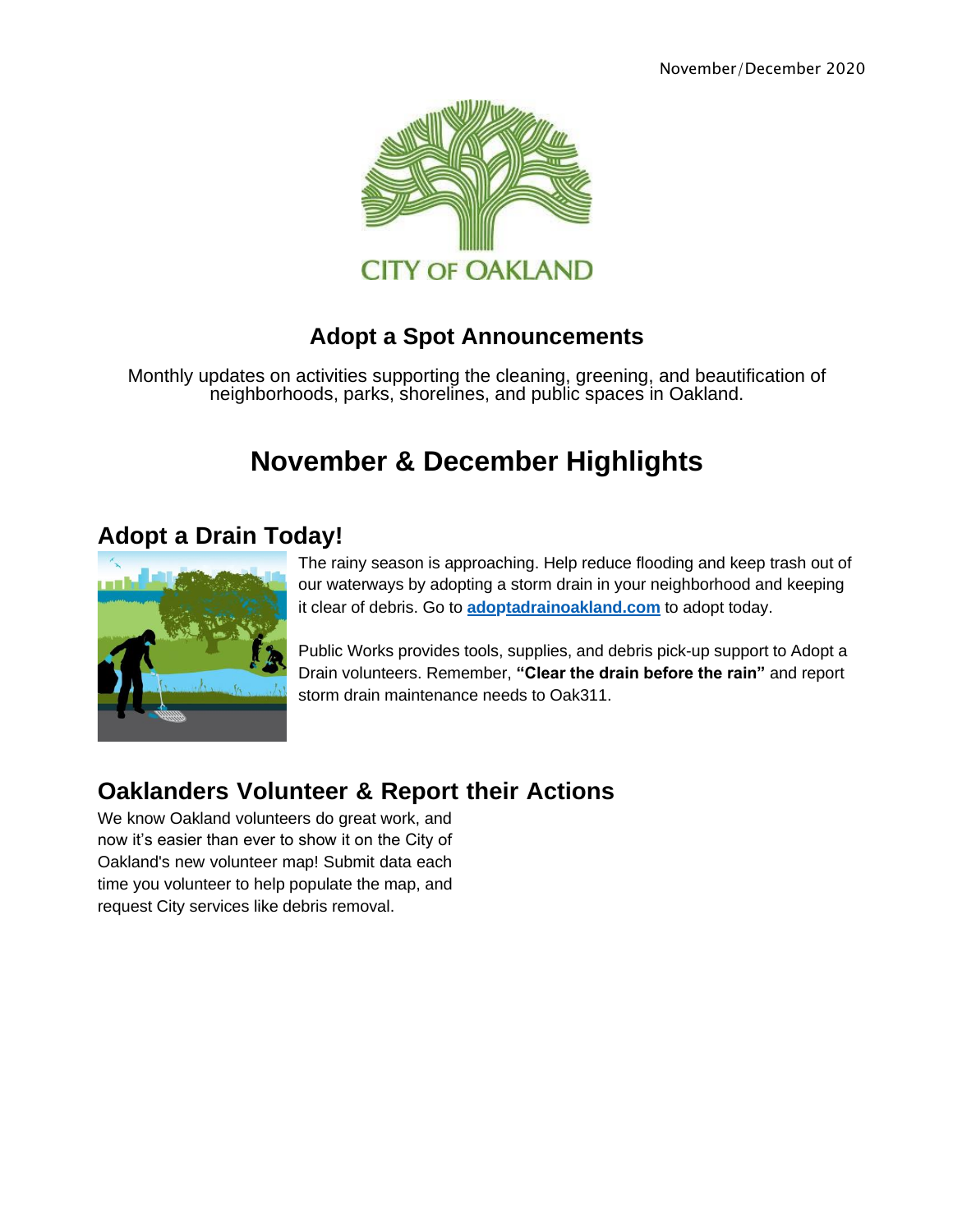Watch this short video on: **How To [Register](https://oaklandca19202.lt.acemlna.com/Prod/link-tracker?notrack=1&redirectUrl=aHR0cHMlM0ElMkYlMkZkcml2ZS5nb29nbGUuY29tJTJGZmlsZSUyRmQlMkYxV3VHWXBUYmxTMjdHNFBXUGRNRXJTSjZ5VlZZVHFJd1QlMkZ2aWV3JTNGdXNwJTNEc2hhcmluZw%3D%3D&sig=HSzNRVDnbptLnZfXCFxGutaquhjR8ekBwqGyh3YLSjoZ&iat=1632343955&a=799335011&account=oaklandca19202%2Eactivehosted%2Ecom&email=LRRV6glqIfcVPcYsJBrMHi%2FZD%2BmsUFpJrc5fHf6IoVE%3D&s=bad97c655476f96a390a72c05a742011&i=553A538A2A6815) As A [Volunteer To Report Your Data](https://oaklandca19202.lt.acemlna.com/Prod/link-tracker?notrack=1&redirectUrl=aHR0cHMlM0ElMkYlMkZvYWtsYW5kLXZvbHVudGVlci1jb21tdW5pdHktb2FrZ2lzLmh1Yi5hcmNnaXMuY29tJTJGcGFnZXMlMkZvYWtsYW5kLWNyZWVrLXRvLWJheS1jbGVhbnVw&sig=DFwj6VZwyMmwcMnnrBh2a47PwETXC9TWX2ro3cBGiiqj&iat=1632343955&a=799335011&account=oaklandca19202%2Eactivehosted%2Ecom&email=LRRV6glqIfcVPcYsJBrMHi%2FZD%2BmsUFpJrc5fHf6IoVE%3D&s=bad97c655476f96a390a72c05a742011&i=553A538A2A6816)** on our **new volunteer [reporting site.](https://oaklandca19202.lt.acemlna.com/Prod/link-tracker?notrack=1&redirectUrl=aHR0cHMlM0ElMkYlMkZvYWtsYW5kLXZvbHVudGVlci1jb21tdW5pdHktb2FrZ2lzLmh1Yi5hcmNnaXMuY29tJTJGcGFnZXMlMkZvYWtsYW5kLWNyZWVrLXRvLWJheS1jbGVhbnVw&sig=DFwj6VZwyMmwcMnnrBh2a47PwETXC9TWX2ro3cBGiiqj&iat=1632343955&a=799335011&account=oaklandca19202%2Eactivehosted%2Ecom&email=LRRV6glqIfcVPcYsJBrMHi%2FZD%2BmsUFpJrc5fHf6IoVE%3D&s=bad97c655476f96a390a72c05a742011&i=553A538A2A6816)**

Watch this short video for more [information](https://oaklandca19202.lt.acemlna.com/Prod/link-tracker?notrack=1&redirectUrl=aHR0cHMlM0ElMkYlMkZkcml2ZS5nb29nbGUuY29tJTJGZmlsZSUyRmQlMkYxUXhZVkd3aUIwVWZGbTNBcGpRVHN6c1N6NW5lOUxzaUMlMkZ2aWV3JTNGdXNwJTNEc2hhcmluZw%3D%3D&sig=HZXjwderFobYSD853rXLr38h6T8C74P8bychksNtktSC&iat=1632343955&a=799335011&account=oaklandca19202%2Eactivehosted%2Ecom&email=LRRV6glqIfcVPcYsJBrMHi%2FZD%2BmsUFpJrc5fHf6IoVE%3D&s=bad97c655476f96a390a72c05a742011&i=553A538A2A6817) on: **How To Report Your Data Once You Are [Registered](https://oaklandca19202.lt.acemlna.com/Prod/link-tracker?notrack=1&redirectUrl=aHR0cHMlM0ElMkYlMkZkcml2ZS5nb29nbGUuY29tJTJGZmlsZSUyRmQlMkYxUXhZVkd3aUIwVWZGbTNBcGpRVHN6c1N6NW5lOUxzaUMlMkZ2aWV3JTNGdXNwJTNEc2hhcmluZw%3D%3D&sig=HZXjwderFobYSD853rXLr38h6T8C74P8bychksNtktSC&iat=1632343955&a=799335011&account=oaklandca19202%2Eactivehosted%2Ecom&email=LRRV6glqIfcVPcYsJBrMHi%2FZD%2BmsUFpJrc5fHf6IoVE%3D&s=bad97c655476f96a390a72c05a742011&i=553A538A2A6817)**.



#### **Celebrating our Volunteers!**

Oakland Public Works is thankful for all of our dedicated Adopt a Spot and Adopt a Drain volunteers keeping Oakland clean, green, and beautiful. This past year alone, volunteers have contributed more than **100,000** hours to the City and have removed more than **271,320 lbs** of trash from our streets and waterways. Thank you!

[Watch this video to learn more about our volunteers.](https://oaklandca19202.lt.acemlna.com/Prod/link-tracker?notrack=1&redirectUrl=aHR0cHMlM0ElMkYlMkZkcml2ZS5nb29nbGUuY29tJTJGZmlsZSUyRmQlMkYxOVV4WmdzVmRPNVkwZWhlb3NhR0xuVlBqZXBFWnAyX08lMkZ2aWV3JTNGdXNwJTNEc2hhcmluZw%3D%3D&sig=HDQLbppwJ2CwXA4ZXFtEhbKGgwGWE9QSdFA4MhveCyTd&iat=1632343955&a=799335011&account=oaklandca19202%2Eactivehosted%2Ecom&email=LRRV6glqIfcVPcYsJBrMHi%2FZD%2BmsUFpJrc5fHf6IoVE%3D&s=bad97c655476f96a390a72c05a742011&i=553A538A2A6890) Oakland Public Works is recognizing three stand-out Adopt a Spot volunteers: Dwayne Aikens Jr., Daniel Burns, and Katie Noonan for their sustained volunteer efforts. **Here is a segment of the Mayor [recognizing](https://oaklandca19202.lt.acemlna.com/Prod/link-tracker?notrack=1&redirectUrl=aHR0cHMlM0ElMkYlMkZ5b3V0dS5iZSUyRnVwWUF5UklNdGVFJTNGdCUzRDUwMA%3D%3D&sig=6t3U4xjH45SksB7X5CTDu4QnL3CXE85kVsKSzsfZQUxT&iat=1632343955&a=799335011&account=oaklandca19202%2Eactivehosted%2Ecom&email=LRRV6glqIfcVPcYsJBrMHi%2FZD%2BmsUFpJrc5fHf6IoVE%3D&s=bad97c655476f96a390a72c05a742011&i=553A538A2A6891) our awardees during the last [Town Hall.](https://oaklandca19202.lt.acemlna.com/Prod/link-tracker?notrack=1&redirectUrl=aHR0cHMlM0ElMkYlMkZ5b3V0dS5iZSUyRnVwWUF5UklNdGVFJTNGdCUzRDUwMA%3D%3D&sig=6t3U4xjH45SksB7X5CTDu4QnL3CXE85kVsKSzsfZQUxT&iat=1632343955&a=799335011&account=oaklandca19202%2Eactivehosted%2Ecom&email=LRRV6glqIfcVPcYsJBrMHi%2FZD%2BmsUFpJrc5fHf6IoVE%3D&s=bad97c655476f96a390a72c05a742011&i=553A538A2A6891)**



#### **Dwayne Aikens Jr.—2020 recipient for Leadership and Inspiration Award**

Since 2009, Dwayne has organized large volunteer events at Arroyo Viejo Park for Creek to Bay, Earth Day, and MLK Day of Service. He is the co-founder and Executive Director of We Lead Ours, a non-profit in Oakland that engages youth through sports education, service learning, and civic involvement. He has served across the City through volunteer membership on the Keep Oakland Beautiful Board and the Oakland Park and Recreation Advisory Commission, and is the newly elected VP for The Oakland Parks and Recreation Foundation Board of Directors.



#### **Daniel Burns—2020 recipient for Oaktown PROUD Steady Lifting Award**

Daniel has been steadily volunteering throughout his neighborhood in West Oakland since 2012. On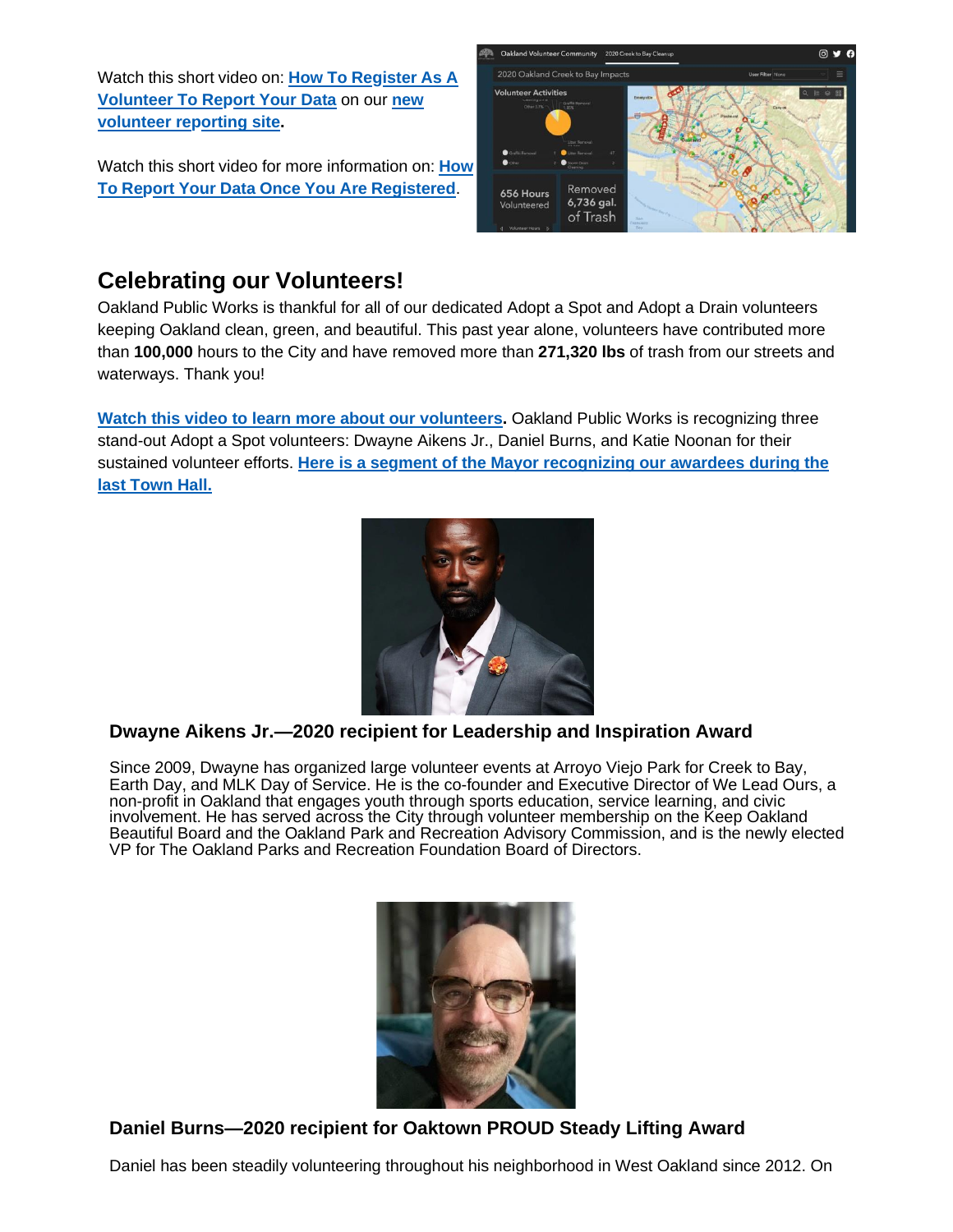his first day of volunteering he collected debris with his neighbors, and filled 10 full bags of trash that he found in his neighborhood. Since embarking on that first community clean up effort, he's continued to pick up litter and has also worked collaboratively with Caltrans, City of Oakland, and the Port of Oakland to help reduce trash hotspots and keep his community clean.



#### **Katie Noonan—2020 recipient for Science and Stewardship Award**

Katie has been assisting with scientific monitoring, public education, and hands-on stewardship projects around Lake Merritt for years. She has led and organized environmental restoration projects, volunteer litter removal, and water quality testing of the Lake with local high school student classes and Team Oakland. She is an active volunteer and Editor of *The Tidings* Newsletter at the Lake Merritt Institute, and the Friends of the Rotary Nature Center. She has been an Adopt a Spot volunteer since 2012 and maintains two habitat restoration sites at Lake Merritt.

## **Public Works Volunteer Guidelines**

The Volunteer Guidelines and Waiver with COVID-19 safety requirements is available in three languages—English, Spanish and Chinese: [https://www.oaklandca.gov/resources/public-works](https://oaklandca19202.lt.acemlna.com/Prod/link-tracker?notrack=1&redirectUrl=aHR0cHMlM0ElMkYlMkZ3d3cub2FrbGFuZGNhLmdvdiUyRnJlc291cmNlcyUyRnB1YmxpYy13b3Jrcy12b2x1bnRlZXItZ3VpZGVsaW5lcw%3D%3D&sig=DVpCcdTG1fvaN8eF6j4ckjMDzFbSqUPiyiCUG3k4NMCe&iat=1632343955&a=799335011&account=oaklandca19202%2Eactivehosted%2Ecom&email=LRRV6glqIfcVPcYsJBrMHi%2FZD%2BmsUFpJrc5fHf6IoVE%3D&s=bad97c655476f96a390a72c05a742011&i=553A538A2A6892)[volunteer-guidelines](https://oaklandca19202.lt.acemlna.com/Prod/link-tracker?notrack=1&redirectUrl=aHR0cHMlM0ElMkYlMkZ3d3cub2FrbGFuZGNhLmdvdiUyRnJlc291cmNlcyUyRnB1YmxpYy13b3Jrcy12b2x1bnRlZXItZ3VpZGVsaW5lcw%3D%3D&sig=DVpCcdTG1fvaN8eF6j4ckjMDzFbSqUPiyiCUG3k4NMCe&iat=1632343955&a=799335011&account=oaklandca19202%2Eactivehosted%2Ecom&email=LRRV6glqIfcVPcYsJBrMHi%2FZD%2BmsUFpJrc5fHf6IoVE%3D&s=bad97c655476f96a390a72c05a742011&i=553A538A2A6892) [Please be safe out there and follow Alameda Co. Health Orders: https://covid-](https://oaklandca19202.lt.acemlna.com/Prod/link-tracker?notrack=1&redirectUrl=aHR0cHMlM0ElMkYlMkZjb3ZpZC0xOS5hY2dvdi5vcmclMkZpbmRleC5wYWdl&sig=H3fSauwP6pMEvEtRxTW3sUqabhdcMNuCVsJnd6fX1UKp&iat=1632343955&a=799335011&account=oaklandca19202%2Eactivehosted%2Ecom&email=LRRV6glqIfcVPcYsJBrMHi%2FZD%2BmsUFpJrc5fHf6IoVE%3D&s=bad97c655476f96a390a72c05a742011&i=553A538A2A6893)[19.acgov.org/index.page](https://oaklandca19202.lt.acemlna.com/Prod/link-tracker?notrack=1&redirectUrl=aHR0cHMlM0ElMkYlMkZjb3ZpZC0xOS5hY2dvdi5vcmclMkZpbmRleC5wYWdl&sig=H3fSauwP6pMEvEtRxTW3sUqabhdcMNuCVsJnd6fX1UKp&iat=1632343955&a=799335011&account=oaklandca19202%2Eactivehosted%2Ecom&email=LRRV6glqIfcVPcYsJBrMHi%2FZD%2BmsUFpJrc5fHf6IoVE%3D&s=bad97c655476f96a390a72c05a742011&i=553A538A2A6893)

## **Register For Money & Energy Saving Webinar**



The Bay Area Regional Energy Network (BayREN) is hosting a virtual workshop: **Local Government Programs to Improve Comfort, Health and Save Energy.** At this webinar, you will learn about local government programs that provide free energy assistance and rebates of up to \$5,000 to save you energy while improving the comfort and health of your home.

The webinar will be held at the following times: **Wednesday, December 9th, 12:30-1:30pm** and **Sunday, December 13th, 4-5pm.** Please register at **[www.EastBayHomeUpgrade.eventbrite.com](http://www.eastbayhomeupgrade.eventbrite.com/)** or contact Chris Hunter at [chunter@stopwaste.org](mailto:chunter@stopwaste.org) or (510) 891-6567 for assistance.

### **Limited Time Discounts on Solar and Battery Installation!**



**[Bay Area Sunshares](https://oaklandca19202.lt.acemlna.com/Prod/link-tracker?notrack=1&redirectUrl=aHR0cHMlM0ElMkYlMkZ1cmxkZWZlbnNlLnByb29mcG9pbnQuY29tJTJGdjIlMkZ1cmwlM0Z1JTNEaHR0cHMtM0FfX29ha2xhbmRjYTE5MjAyLmx0LmFjZW1sbmEuY29tX1Byb2RfbGluay0yRHRyYWNrZXItM0Zub3RyYWNrLTNEMS0yNnJlZGlyZWN0VXJsLTNEYUhSMGNITWxNMEVsTWtZbE1rWjNkM2N1WW1GNVlYSmxZWE4xYm5Ob1lYSmxjeTV2Y21jbE1rWS0zRC0yNmEtM0Q3OTkzMzUwMTEtMjZhY2NvdW50LTNEb2FrbGFuZGNhMTkyMDItMjUyRWFjdGl2ZWhvc3RlZC0yNTJFY29tLTI2ZW1haWwtM0RZSXRVcmYtMjUyRnhFY2xVUk5RdGVRRmVnQ2R1RHQtMjUyRnVNVVFGZTQ3OGVVemIwOVEtMjUzRC0yNnMtM0Q0MjYyYTYyYmZlOTczOTdjZjY4ZTI1MGEwZDEwMDczMi0yNmktM0Q0NTJBNDM3QTBBNTI1NCUyNmQlM0REd01GYVElMjZjJTNENlpib0tkSnpSOG5aT3F3QmpoUG5DdyUyNnIlM0RjRzVtbVlDTThFaThHdkJCTHJSU0dsVnNhOUQ0R3Y5Z3Rsb0pZakpOdzJ3JTI2bSUzRDBOWjMxQ3dzYjJOMV9RcUdpdEc1MkFKSi1vRzVveXFuVER0TlpyS0M1OHclMjZzJTNEUlYzbGFrQkEzQ2p5cUk1WS1CTnR2eVVkY1lLNUROcEZRQjk5Q0VKdXQyRSUyNmUlM0Q%3D&sig=EK4FHcmrKwT5XDGhGxJGYqe9GiW8SbvDM4RGxyCSN8vJ&iat=1632343955&a=799335011&account=oaklandca19202%2Eactivehosted%2Ecom&email=LRRV6glqIfcVPcYsJBrMHi%2FZD%2BmsUFpJrc5fHf6IoVE%3D&s=bad97c655476f96a390a72c05a742011&i=553A538A2A6824)** is providing easy and affordable solar and battery consultation and installation for residents who sign up before November 30th. Sunshares partners with prevetted solar providers to offer free quotes and installation at 15-20% below average market prices on solar and 10% discounts for battery storage.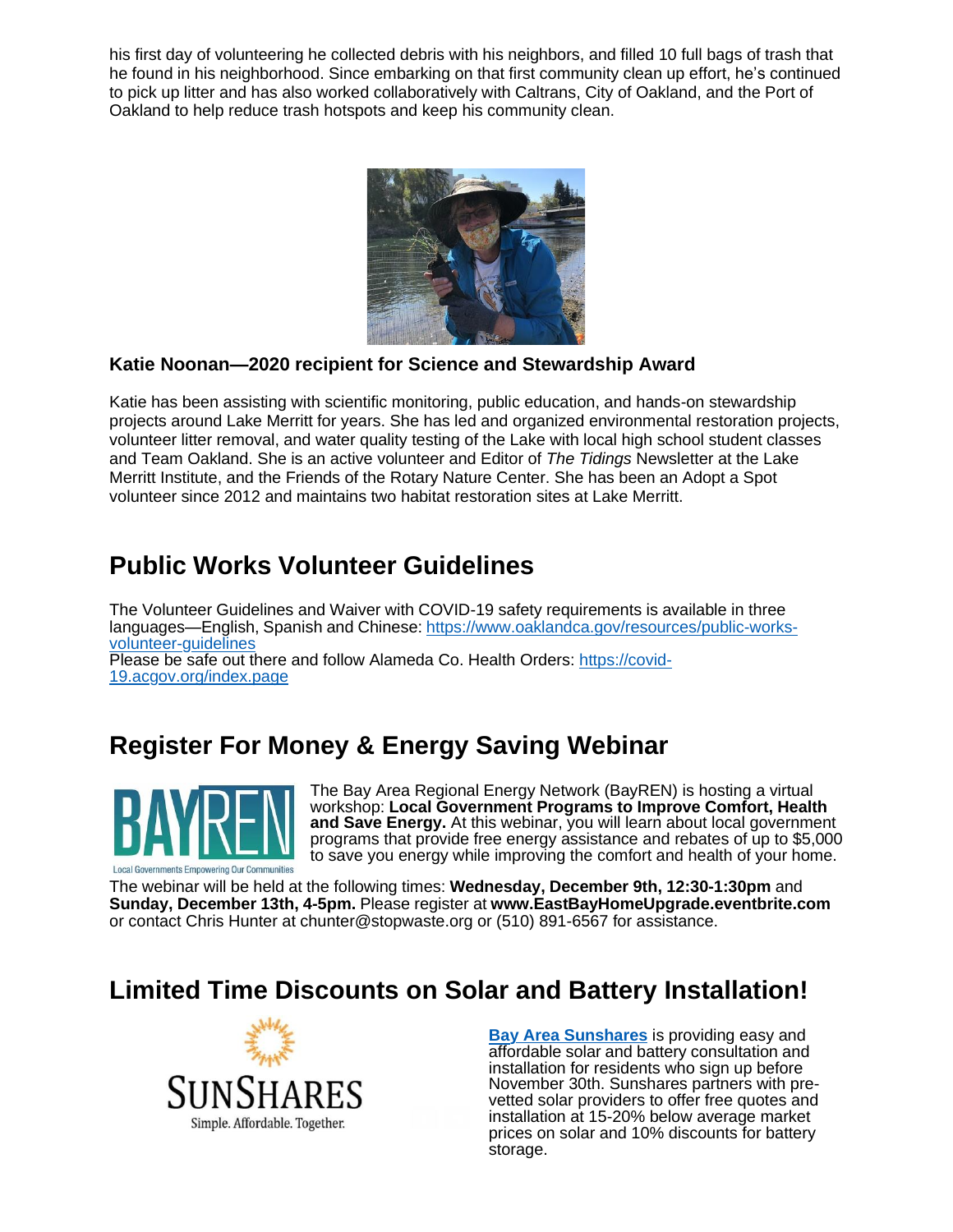## **EBCE Resilient Home Program New Solar and Battery Backup Bundle Packages**

East Bay Community Energy (EBCE), Oakland's [electricity](https://oaklandca19202.lt.acemlna.com/Prod/link-tracker?notrack=1&redirectUrl=aHR0cHMlM0ElMkYlMkZ1cmxkZWZlbnNlLnByb29mcG9pbnQuY29tJTJGdjIlMkZ1cmwlM0Z1JTNEaHR0cHMtM0FfX29ha2xhbmRjYTE5MjAyLmx0LmFjZW1sbmEuY29tX1Byb2RfbGluay0yRHRyYWNrZXItM0Zub3RyYWNrLTNEMS0yNnJlZGlyZWN0VXJsLTNEYUhSMGNITWxNMEVsTWtZbE1rWmxZbU5sTG05eVp5VXlSbkpsYzJsc2FXVnVkQzFvYjIxbEpUSkctMjZhLTNENzk5MzM1MDExLTI2YWNjb3VudC0zRG9ha2xhbmRjYTE5MjAyLTI1MkVhY3RpdmVob3N0ZWQtMjUyRWNvbS0yNmVtYWlsLTNEWUl0VXJmLTI1MkZ4RWNsVVJOUXRlUUZlZ0NkdUR0LTI1MkZ1TVVRRmU0NzhlVXpiMDlRLTI1M0QtMjZzLTNENDI2MmE2MmJmZTk3Mzk3Y2Y2OGUyNTBhMGQxMDA3MzItMjZpLTNENDUyQTQzN0EwQTUyNTYlMjZkJTNERHdNRmFRJTI2YyUzRDZaYm9LZEp6UjhuWk9xd0JqaFBuQ3clMjZyJTNEY0c1bW1ZQ004RWk4R3ZCQkxyUlNHbFZzYTlENEd2OWd0bG9KWWpKTncydyUyNm0lM0QwTlozMUN3c2IyTjFfUXFHaXRHNTJBSkotb0c1b3lxblREdE5acktDNTh3JTI2cyUzREVzNGM3UFJTUjdOaTBzRTdtb2NXVW5RMnVWalg5Z0d4NnoyVnNjNjJWb2clMjZlJTNE&sig=Av6xCWFUbHwq6uwh9yE7DwY6qbLoMJiCzMsRjPyiZKEs&iat=1632343955&a=799335011&account=oaklandca19202%2Eactivehosted%2Ecom&email=LRRV6glqIfcVPcYsJBrMHi%2FZD%2BmsUFpJrc5fHf6IoVE%3D&s=bad97c655476f96a390a72c05a742011&i=553A538A2A6826) provider, has launched the **Resilient Home Program** [for Alameda County residents](https://oaklandca19202.lt.acemlna.com/Prod/link-tracker?notrack=1&redirectUrl=aHR0cHMlM0ElMkYlMkZ1cmxkZWZlbnNlLnByb29mcG9pbnQuY29tJTJGdjIlMkZ1cmwlM0Z1JTNEaHR0cHMtM0FfX29ha2xhbmRjYTE5MjAyLmx0LmFjZW1sbmEuY29tX1Byb2RfbGluay0yRHRyYWNrZXItM0Zub3RyYWNrLTNEMS0yNnJlZGlyZWN0VXJsLTNEYUhSMGNITWxNMEVsTWtZbE1rWmxZbU5sTG05eVp5VXlSbkpsYzJsc2FXVnVkQzFvYjIxbEpUSkctMjZhLTNENzk5MzM1MDExLTI2YWNjb3VudC0zRG9ha2xhbmRjYTE5MjAyLTI1MkVhY3RpdmVob3N0ZWQtMjUyRWNvbS0yNmVtYWlsLTNEWUl0VXJmLTI1MkZ4RWNsVVJOUXRlUUZlZ0NkdUR0LTI1MkZ1TVVRRmU0NzhlVXpiMDlRLTI1M0QtMjZzLTNENDI2MmE2MmJmZTk3Mzk3Y2Y2OGUyNTBhMGQxMDA3MzItMjZpLTNENDUyQTQzN0EwQTUyNTYlMjZkJTNERHdNRmFRJTI2YyUzRDZaYm9LZEp6UjhuWk9xd0JqaFBuQ3clMjZyJTNEY0c1bW1ZQ004RWk4R3ZCQkxyUlNHbFZzYTlENEd2OWd0bG9KWWpKTncydyUyNm0lM0QwTlozMUN3c2IyTjFfUXFHaXRHNTJBSkotb0c1b3lxblREdE5acktDNTh3JTI2cyUzREVzNGM3UFJTUjdOaTBzRTdtb2NXVW5RMnVWalg5Z0d4NnoyVnNjNjJWb2clMjZlJTNE&sig=Av6xCWFUbHwq6uwh9yE7DwY6qbLoMJiCzMsRjPyiZKEs&iat=1632343955&a=799335011&account=oaklandca19202%2Eactivehosted%2Ecom&email=LRRV6glqIfcVPcYsJBrMHi%2FZD%2BmsUFpJrc5fHf6IoVE%3D&s=bad97c655476f96a390a72c05a742011&i=553A538A2A6826) to provide pre-negotiated pricing for rooftop solar and battery storage.



**[Sign up](https://oaklandca19202.lt.acemlna.com/Prod/link-tracker?notrack=1&redirectUrl=aHR0cHMlM0ElMkYlMkZ1cmxkZWZlbnNlLnByb29mcG9pbnQuY29tJTJGdjIlMkZ1cmwlM0Z1JTNEaHR0cHMtM0FfX29ha2xhbmRjYTE5MjAyLmx0LmFjZW1sbmEuY29tX1Byb2RfbGluay0yRHRyYWNrZXItM0Zub3RyYWNrLTNEMS0yNnJlZGlyZWN0VXJsLTNEYUhSMGNITWxNMEVsTWtZbE1rWmxZbU5sTG05eVp5VXlSbkpsYzJsc2FXVnVkQzFvYjIxbEpUSkctMjZhLTNENzk5MzM1MDExLTI2YWNjb3VudC0zRG9ha2xhbmRjYTE5MjAyLTI1MkVhY3RpdmVob3N0ZWQtMjUyRWNvbS0yNmVtYWlsLTNEWUl0VXJmLTI1MkZ4RWNsVVJOUXRlUUZlZ0NkdUR0LTI1MkZ1TVVRRmU0NzhlVXpiMDlRLTI1M0QtMjZzLTNENDI2MmE2MmJmZTk3Mzk3Y2Y2OGUyNTBhMGQxMDA3MzItMjZpLTNENDUyQTQzN0EwQTUyNTYlMjZkJTNERHdNRmFRJTI2YyUzRDZaYm9LZEp6UjhuWk9xd0JqaFBuQ3clMjZyJTNEY0c1bW1ZQ004RWk4R3ZCQkxyUlNHbFZzYTlENEd2OWd0bG9KWWpKTncydyUyNm0lM0QwTlozMUN3c2IyTjFfUXFHaXRHNTJBSkotb0c1b3lxblREdE5acktDNTh3JTI2cyUzREVzNGM3UFJTUjdOaTBzRTdtb2NXVW5RMnVWalg5Z0d4NnoyVnNjNjJWb2clMjZlJTNE&sig=Av6xCWFUbHwq6uwh9yE7DwY6qbLoMJiCzMsRjPyiZKEs&iat=1632343955&a=799335011&account=oaklandca19202%2Eactivehosted%2Ecom&email=LRRV6glqIfcVPcYsJBrMHi%2FZD%2BmsUFpJrc5fHf6IoVE%3D&s=bad97c655476f96a390a72c05a742011&i=553A538A2A6826)** for this limited time program. Resilient Home offers an additional **\$1,250 incentive** if homeowners enroll their battery with EBCE to share power during peak times. Single-family, duplex, condo and townhouse homeowners are all eligible.

## **Sign up for Oakland's Sustainability + Climate Action listserv!**

**[Sign](https://oaklandca19202.lt.acemlna.com/Prod/link-tracker?notrack=1&redirectUrl=aHR0cHMlM0ElMkYlMkZ3d3cub2FrbGFuZGNhLmdvdiUyRnNlcnZpY2VzJTJGc2lnbi11cC1mb3Itc3VzdGFpbmFiaWxpdHktYW5kLWNsaW1hdGUtbmV3cw%3D%3D&sig=8nAq2tMdziTw2kLKd2UGjYdkzGz4iEYEYbUd4KKy6U4d&iat=1632343955&a=799335011&account=oaklandca19202%2Eactivehosted%2Ecom&email=LRRV6glqIfcVPcYsJBrMHi%2FZD%2BmsUFpJrc5fHf6IoVE%3D&s=bad97c655476f96a390a72c05a742011&i=553A538A2A6827) up** for Oakland's Sustainability + Climate listserv to receive a periodic newsletter as well as time sensitive resources and opportunities to engage in equitable climate action! Featured topics include clean energy and transportation resources, waste and materials, and climate resilience.

For more information, please visit Oakland's **[Sustainability website.](https://oaklandca19202.lt.acemlna.com/Prod/link-tracker?notrack=1&redirectUrl=aHR0cHMlM0ElMkYlMkZ3d3cub2FrbGFuZGNhLmdvdiUyRnRvcGljcyUyRnN1c3RhaW5hYmxlLW9ha2xhbmQtMQ%3D%3D&sig=BrXx77Y7qpHqU6Yx7utG3DKEVjmNxuMvajCQar1UejA8&iat=1632343955&a=799335011&account=oaklandca19202%2Eactivehosted%2Ecom&email=LRRV6glqIfcVPcYsJBrMHi%2FZD%2BmsUFpJrc5fHf6IoVE%3D&s=bad97c655476f96a390a72c05a742011&i=553A538A2A6828)**

## **Curbside Bulky Pickup Service**

Everybody's got stuff they need to get rid of. Why put it off? Call Waste Management at (510) 613-8710 to schedule your free bulky [pickup!](https://oaklandca19202.lt.acemlna.com/Prod/link-tracker?notrack=1&redirectUrl=aHR0cHMlM0ElMkYlMkZ5b3V0dS5iZSUyRmI5SmU3V1VGbExF&sig=B16oULAsDHhEChnNsCs1WkQN7E8wMPWkd944FMLRWwRq&iat=1632343955&a=799335011&account=oaklandca19202%2Eactivehosted%2Ecom&email=LRRV6glqIfcVPcYsJBrMHi%2FZD%2BmsUFpJrc5fHf6IoVE%3D&s=bad97c655476f96a390a72c05a742011&i=553A538A2A6829)



If your building has two or more units, ask your property manager to schedule pickup. A customer service representative will review **Bulky Pickup [guidelines](https://oaklandca19202.lt.acemlna.com/Prod/link-tracker?notrack=1&redirectUrl=aHR0cHMlM0ElMkYlMkZ3d3cub2FrbGFuZHJlY3ljbGVzLmNvbSUyRmJ1bGt5LXBpY2t1cC1zZXJ2aWNlcyUyRg%3D%3D&sig=Guxr2EVkQnWi6yRUvxdvwbTSk4RcUZiTNdjcUFupSQQ4&iat=1632343955&a=799335011&account=oaklandca19202%2Eactivehosted%2Ecom&email=LRRV6glqIfcVPcYsJBrMHi%2FZD%2BmsUFpJrc5fHf6IoVE%3D&s=bad97c655476f96a390a72c05a742011&i=553A538A2A6830)** and schedule an appointment within two (2) weeks of your call.

For detailed set out instructions and a list of acceptable materials please visit **[OaklandRecycles.com](https://oaklandca19202.lt.acemlna.com/Prod/link-tracker?notrack=1&redirectUrl=aHR0cHMlM0ElMkYlMkZ3d3cub2FrbGFuZHJlY3ljbGVzLmNvbSUyRmJ1bGt5LXBpY2t1cC1zZXJ2aWNlcyUyRg%3D%3D&sig=Guxr2EVkQnWi6yRUvxdvwbTSk4RcUZiTNdjcUFupSQQ4&iat=1632343955&a=799335011&account=oaklandca19202%2Eactivehosted%2Ecom&email=LRRV6glqIfcVPcYsJBrMHi%2FZD%2BmsUFpJrc5fHf6IoVE%3D&s=bad97c655476f96a390a72c05a742011&i=553A538A2A6830)**.

## **Oaklanders Compost Right!**



Oakland Recycles wants to ensure a healthy, clean, and sustainable future for all residents. Sorting food scraps and food-soiled paper correctly is an important part of making that [happen! Do your part and](https://oaklandca19202.lt.acemlna.com/Prod/link-tracker?notrack=1&redirectUrl=aHR0cHMlM0ElMkYlMkZ3d3cueW91dHViZS5jb20lMkZ3YXRjaCUzRnYlM0REZ252YlB3NHY1TSUyNmZlYXR1cmUlM0R5b3V0dS5iZQ%3D%3D&sig=DZjMooejFZUnGZ7ewS2Nf8sh9ADHxkJwPHv7MDdvrMQ9&iat=1632343955&a=799335011&account=oaklandca19202%2Eactivehosted%2Ecom&email=LRRV6glqIfcVPcYsJBrMHi%2FZD%2BmsUFpJrc5fHf6IoVE%3D&s=bad97c655476f96a390a72c05a742011&i=553A538A2A6831) **watch this video on how to compost** [to help you get started.](https://oaklandca19202.lt.acemlna.com/Prod/link-tracker?notrack=1&redirectUrl=aHR0cHMlM0ElMkYlMkZ3d3cueW91dHViZS5jb20lMkZ3YXRjaCUzRnYlM0REZ252YlB3NHY1TSUyNmZlYXR1cmUlM0R5b3V0dS5iZQ%3D%3D&sig=DZjMooejFZUnGZ7ewS2Nf8sh9ADHxkJwPHv7MDdvrMQ9&iat=1632343955&a=799335011&account=oaklandca19202%2Eactivehosted%2Ecom&email=LRRV6glqIfcVPcYsJBrMHi%2FZD%2BmsUFpJrc5fHf6IoVE%3D&s=bad97c655476f96a390a72c05a742011&i=553A538A2A6831)

Visit **[OaklandRecycles.com](https://oaklandca19202.lt.acemlna.com/Prod/link-tracker?notrack=1&redirectUrl=aHR0cCUzQSUyRiUyRnd3dy5vYWtsYW5kcmVjeWNsZXMuY29tJTJG&sig=4ES4kgFMyfVzWQ32pyHr9N7aczfagXFhsxeNurBFw49s&iat=1632343955&a=799335011&account=oaklandca19202%2Eactivehosted%2Ecom&email=LRRV6glqIfcVPcYsJBrMHi%2FZD%2BmsUFpJrc5fHf6IoVE%3D&s=bad97c655476f96a390a72c05a742011&i=553A538A2A6832)** to learn more about Oakland's recycling and waste management services.